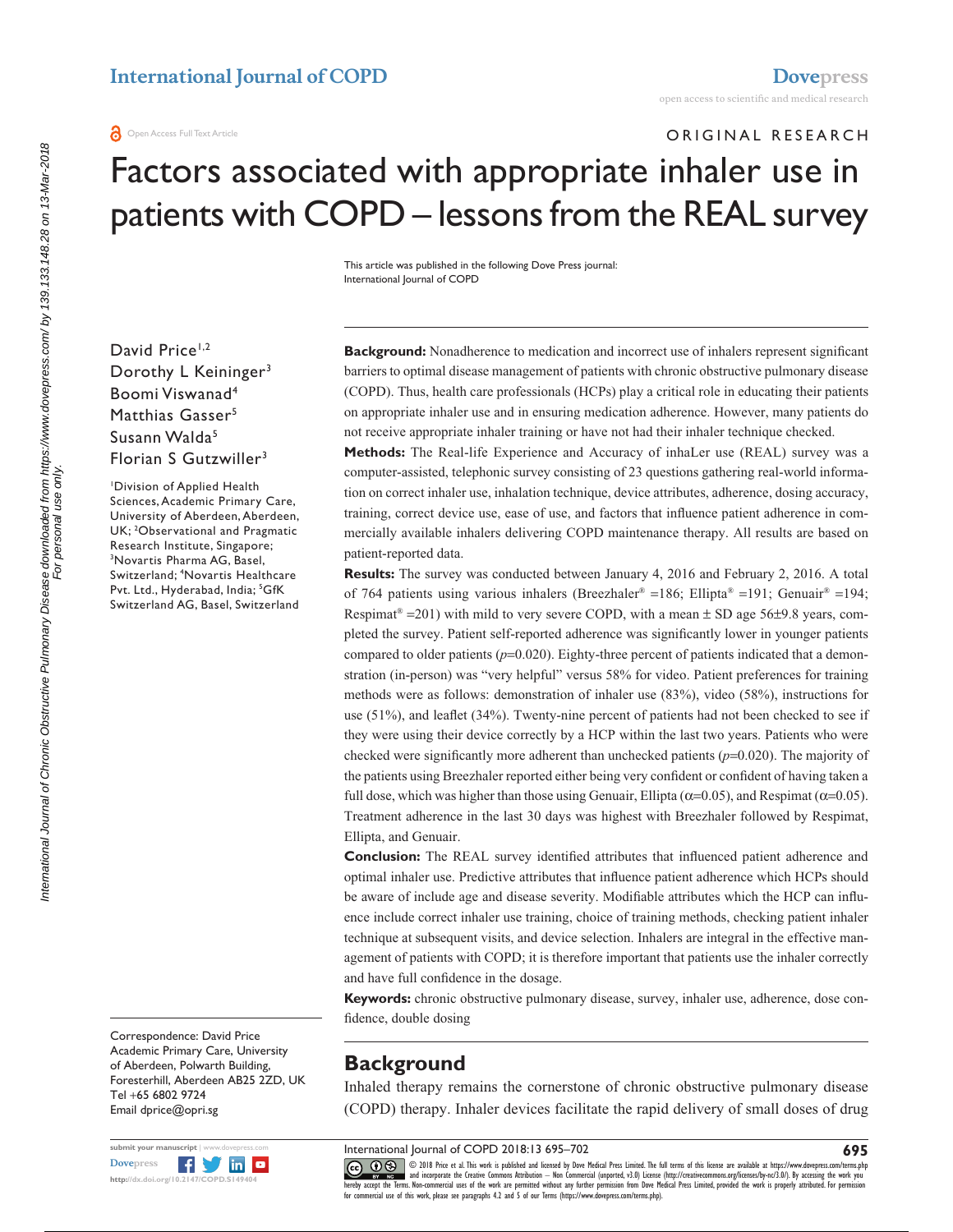to the lungs to achieve high local concentrations at the targeted site, thereby reducing the risk of adverse effects as compared with systemic therapy.<sup>1</sup> Effective inhaled therapies for the treatment of COPD include bronchodilators and corticosteroids, most commonly delivered using pressurized metered-dose inhalers and dry powder inhalers.1,2 Effective treatment may be influenced by choice of inhaler device as specific device attributes may impact a patient's satisfaction and adherence with therapy.3,4 Due to the chronic nature of COPD, long-term self-administration of medications is paramount for preventing disease progression. Adherence is the extent to which health behavior reflects a health plan constructed and agreed to by the patient as a partner with a clinician in health care decision-making.<sup>5</sup> Adherence to medication is defined as successful initiation, implementation, and persistence to treatment and is fundamental in optimal disease management.6,7 Correct inhaler technique ensures that a full dose is received. Between 28% and 68% of patients use their inhalers incorrectly,<sup>8</sup> which may result in ineffective management of COPD.<sup>9</sup>

There is increasing evidence that suggests correct inhaler technique is fundamental for effective therapy and that inhaler device type and mastery play important roles in improving adherence, clinical outcomes, health-related quality of life, and use of health care resources in patients with asthma and/or COPD.10–12 A recently published study showed critical errors are associated with COPD exacerbations, and critical errors are more common with non-breath-actuated inhalers.13 Poor inhaler technique, however, can significantly reduce effective delivery of the respirable fraction of the emitted dose that reaches the lungs.10 Studies have shown that many patients are not confident that they are using their inhaler correctly.<sup>9</sup> Up to 94% of patients have demonstrated incorrect inhaler technique in clinical studies with either conventional pressurized metered-dose inhalers or dry powder inhalers.<sup>1</sup>

Unfortunately, a large proportion of patients also lack effective training from health care professionals (HCPs) on proper use of an inhaler device, with evidence suggesting that 39%–67% of HCPs do not train their patients on the correct use of their inhalers.<sup>14</sup> Additionally, few patients are systematically checked at subsequent visits after the first prescription of an inhaler,<sup>15</sup> despite the Global Initiative for Chronic Obstructive Lung Disease guidelines suggesting that physicians regularly assess patients for correct device use.16

HCPs cite patient satisfaction and ease of use as one of the most important attributes when selecting an inhaler device for patients,<sup>17</sup> and these attributes can also affect treatment adherence and effectiveness.14 In fact, treatment adherence has been shown to be modestly associated with inhaler satisfaction, better health status, and less frequent COPD exacerbations, although other factors are also likely to be involved.18 While patient satisfaction is important, correct inhaler technique is crucial as it can impact treatment outcomes.17

The Real-life Experience and Accuracy of inhaLer use (REAL) survey was a computer-assisted, telephonic survey conducted in patients with COPD to gather real-world information on inhaler use, including information on the level of device training provided to the patients through to correct device use (adherence, correct dosing) and ease of use.

The objective of the REAL survey was to evaluate realworld information on device training and factors that influence patient adherence in commercially available inhalers delivering COPD maintenance therapy via the Breezhaler® (Novartis AG, Basel, Switzerland), Ellipta® (GlaxoSmithKline, London, UK), Genuair® (Almirall, Barcelona, Spain), or Respimat® (Boehringer Ingelheim Pharma GmbH, Ingelheim, Germany) devices. The REAL survey results should serve as a guide to support good treatment practice for HCPs, help to further understand factors that promote adherence to medication, and enhance effective management of COPD.

### **Methods**

The REAL survey was a 20-minute computer-assisted, telephonic survey consisting of 23 questions including [\(Table](https://www.dovepress.com/get_supplementary_file.php?f=149404.pdf ) S1) 16 closed-ended questions, 6 closed-ended questions where respondents were asked to explain an answer, and 1 open-ended question. The questions were derived from the Inhaler technique assessment initiative Helping Asthma in Real-life Patients and Optimum Patient Care COPD review questionnaires. The authors as a committee developed the REAL survey based on aforementioned questionnaires following a process of pretesting and expert review. Patients from 9 countries, Brazil, Canada, France, Germany, Italy, Japan, the Netherlands, UK, and USA, were surveyed. To ensure a representative global sample, patients on multiple continents were included in the study. A telephonic survey was selected as to ensure no limitations due to access or ability to use other technologies. The survey data were not weighted. The survey was conducted between January 4, 2016 and February 2, 2016. This was a noninterventional market research study, and ethics approval was not required in accordance with the European Pharmaceutical market Research Association (ephmra.org). All patients provided written informed consent at the beginning of recruitment and oral informed consent at the beginning of the telephone interview.

Patients included in the study were aged 40–75 years diagnosed with mild to very severe COPD by a general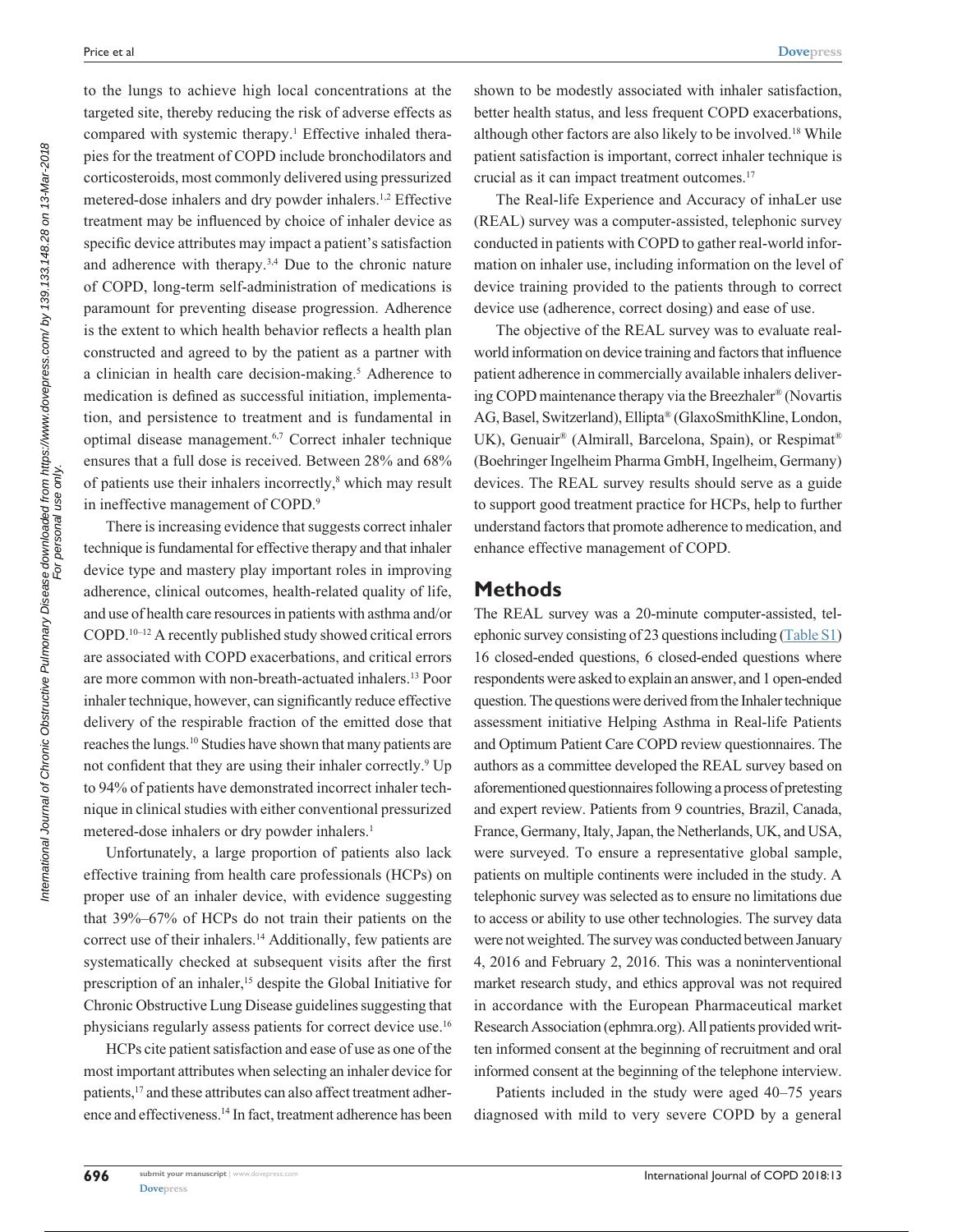physician or a pulmonologist, were using at least one of the 4 devices (Breezhaler, Ellipta, Genuair, or Respimat) on a daily basis (maintenance therapy), and must have not participated in any primary market research study on breathing problems within the 3 months prior to the survey. Patients were primarily selected upon physician referral, patientreported diagnosis, and experience with the inhaler devices included in this study. There was a limit on patient numbers for each device per country.

Patient-reported data on correct inhaler use (training and checks for correct use), inhalation technique, and device attributes (ease of use and confidence of inhaling full dose), and adherence and dosing accuracy data were collected. Key assessments used in the REAL survey are shown in Table 1. Demonstration of patient training was either in-person training by a HCP or by a virtual video presentation. All adverse events in relation to usage of Novartis' Breezhaler device were reported within 24 hours to the respective country-specific Novartis drug safety departments (data on file). Significance testing was conducted using a  $\chi^2$  test for comparisons of proportions applying a *z*-test. Significance levels were set at  $\alpha$  < 0.05.

**Table 1** Key assessments used in the REAL survey

| Question                      | Variable                                      |
|-------------------------------|-----------------------------------------------|
| Confidence in taking          | Very low confidence                           |
| a full dose                   | Low confidence                                |
|                               | Neither high nor low confidence               |
|                               | Confident                                     |
|                               | Very confident                                |
| Inhaling correct dose         | Number of inhalations/puffs                   |
| Self-reported                 | Patients were considered fully adherent if    |
| adherence                     | they reported having taken their medication   |
|                               | every day within the last 30 days             |
| Ease of use                   | Very difficult                                |
|                               | Somewhat difficult                            |
|                               | Neither difficult nor easy                    |
|                               | Somewhat easy                                 |
|                               | Very easy                                     |
| Did you ever receive          | Yes                                           |
| any training on how           | If Yes, how did the patient receive training: |
| to use the device?            | l eaflet                                      |
|                               | IFU                                           |
|                               | Video                                         |
|                               | Demonstration                                 |
|                               | Other                                         |
|                               | No                                            |
| <b>Training effectiveness</b> | Very unhelpful                                |
| (helpfulness of               | Somewhat unhelpful                            |
| specific methods              | Neither helpful nor unhelpful                 |
| mentioned by                  | Somewhat helpful                              |
| patient)                      | Very helpful                                  |

**Abbreviations:** IFU, instructions for use; REAL, Real-life Experience and Accuracy of inhaler use.

### **Results**

A total of 764 patients (Breezhaler =186; Ellipta =191; Genuair =194; Respimat =201) with mild to very severe COPD, with a mean  $\pm$  SD age 56 $\pm$ 9.8 years, completed the survey; 51% and 49% of patients were male and female, respectively. The majority of patients (55%) reported moderate COPD severity with a mean time since diagnosis of 4.7 $\pm$ 5.2 years; 68% of patients were diagnosed by a pulmonologist.

Patient demographics are shown in Table 2. No significant differences were observed between devices and disease severity. The majority of patients had used the device for more than a year (Figure 1). There was no significant difference in length of use between devices.

The patient population for the older than 65 years group was smaller ( $N=163$ ) than the 65 years and under ( $N=601$ ) group. Younger patients were significantly more likely to have mild and moderate disease compared to older patients (Table 3). Patient COPD severity tended to increase from each increasing age group.

Patient self-reported adherence is shown in Table 4. Patient adherence was significantly lower in patients aged  $\leq 65$  years compared to patients aged  $> 65$  years (*p*=0.020). No significant difference in adherence was observed between genders, disease severity or time since diagnosis. No significant difference in confidence of inhaling full dose was observed for gender, age, disease severity, or time since diagnosis.

Influence of training is shown in Table 5. Trained respondents were significantly more confident that the correct dose was taken. Approximately 30% of all patients reported not having received any training on inhaler use. Of the 70% of patients that received training, the most common patient preference for training was demonstration of inhaler use (83%) followed by video (58%), instructions for use (51%), and leaflet (34%) (Figure 2). Adherent patients were significantly more often trained with a demonstration than nonadherent patients (*p*=0.037). Adherent patients were significantly more often trained by a pulmonologist than nonadherent patients (*p*=0.001).

Training was mainly performed by pulmonologists (41.3%), pharmacists (20.2%), nurses (18.1%), general physicians (12.0%), or others  $(8.4\%)$  ([Figure S1](https://www.dovepress.com/get_supplementary_file.php?f=149404.pdf)). Pulmonologists who diagnosed a patient as having COPD were most likely to train the patients themselves, whereas general physicians who diagnose the patient were more likely to delegate training to pulmonologists, pharmacists, and nurses.

Figure 2 shows that 83% of patients indicated demonstration was "very helpful" versus 58% for video. Patient preferences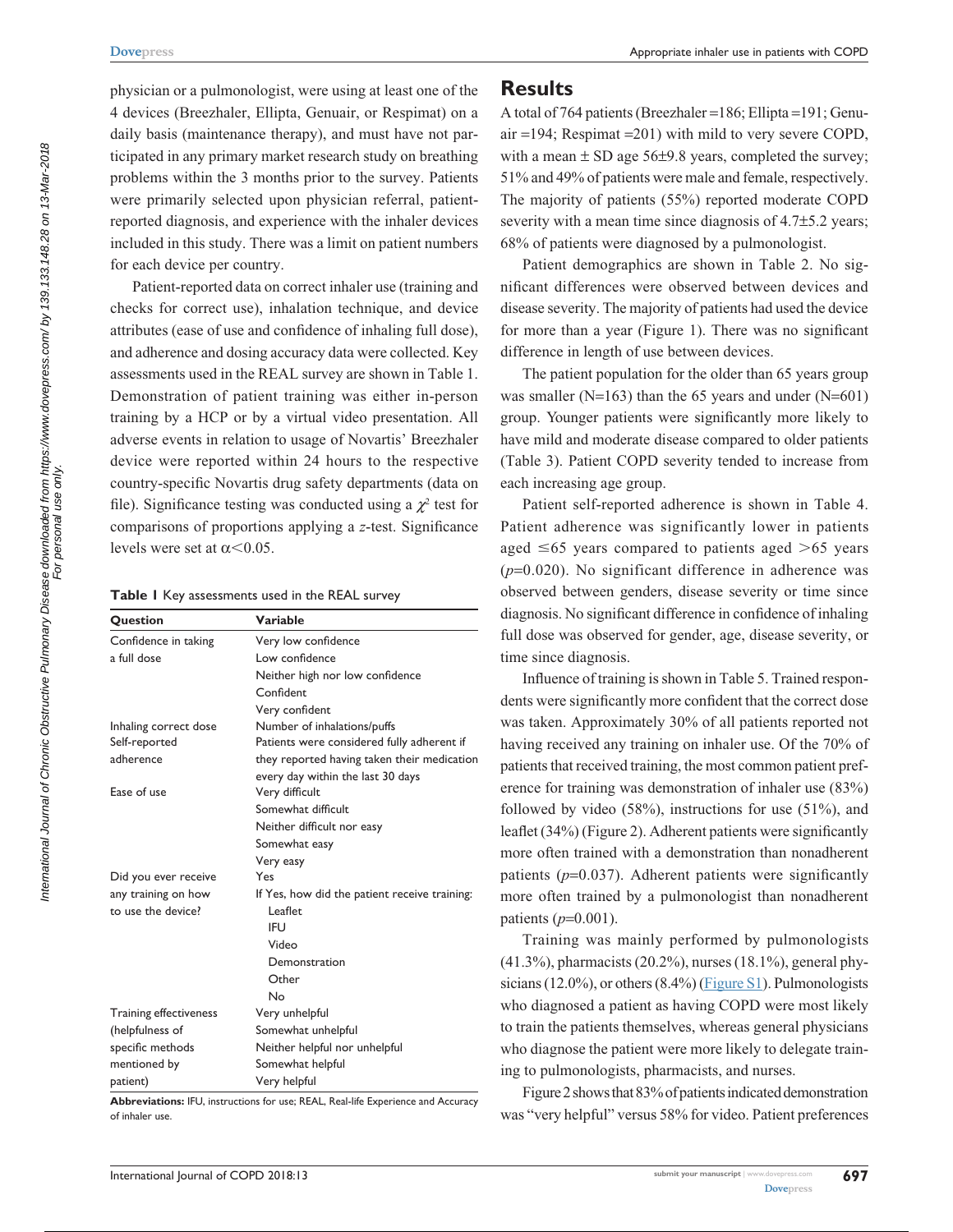| <b>Inhaler</b>                   | <b>Total</b> | Germany          | the Netherlands | <b>Brazil</b>  | Japan           | France          | Italy | <b>UK</b>       | <b>USA</b> | Canada |
|----------------------------------|--------------|------------------|-----------------|----------------|-----------------|-----------------|-------|-----------------|------------|--------|
| Breezhaler® <sup>a</sup>         | $n=186$      | 37               | 17              | 36             | 17              | 27              | 22    | 15              | $0^a$      | 15     |
| Ellipta <sup>®</sup>             | $n=191$      | 9                | 10              | 28             | 12              | 26              | 24    | 22              | 25         | 25     |
| Genuair <sup>®b</sup>            | $n=194$      | 35               | 20              | 0 <sup>b</sup> | 17              | 0 <sup>b</sup>  | 23    | 32              | 33         | 34     |
| Respimat <sup>®</sup>            | $n=201$      | 22               | 6               | 24             | 26              | 26              | 23    | 9               | 27         | 28     |
| Total                            | $n=764$ c    | 110 <sup>c</sup> | 53              | 88             | 70 <sup>c</sup> | 77 <sup>c</sup> | 92    | 87 <sup>c</sup> | 85         | 102    |
| <b>Demographics</b>              |              |                  |                 |                |                 |                 |       |                 |            |        |
| Sex                              |              |                  |                 |                |                 |                 |       |                 |            |        |
| Male                             | 51%          | 50%              | 47%             | 24%            | 81%             | 47%             | 59%   | 61%             | 48%        | 50%    |
| Female                           | 49%          | 50%              | 53%             | 76%            | 19%             | 53%             | 41%   | 39%             | 52%        | 50%    |
| Age, years                       |              |                  |                 |                |                 |                 |       |                 |            |        |
| Mean                             | 56           | 60               | 57              | 48             | 56              | 57              | 55    | 56              | 55         | 57     |
| $40 - 49$                        | 31%          | 17%              | 21%             | 65%            | 36%             | 25%             | 33%   | 31%             | 28%        | 24%    |
| $50 - 59$                        | 33%          | 26%              | 38%             | 19%            | 24%             | 34%             | 39%   | 30%             | 44%        | 39%    |
| $60 - 69$                        | 26%          | 40%              | 36%             | 15%            | 33%             | 30%             | 20%   | 26%             | 20%        | 22%    |
| $70 - 75$                        | 10%          | 16%              | 6%              | 1%             | 7%              | 12%             | 9%    | 13%             | 8%         | 16%    |
| Severity of COPD                 |              |                  |                 |                |                 |                 |       |                 |            |        |
| Mild                             | 26%          | 13%              | 42%             | 24%            | 43%             | 17%             | 27%   | 36%             | 13%        | 29%    |
| Moderate                         | 55%          | 47%              | 51%             | 48%            | 53%             | 58%             | 52%   | 55%             | 71%        | 61%    |
| Severe                           | 15%          | 26%              | 8%              | 25%            | 4%              | 21%             | 17%   | 9%              | 14%        | 8%     |
| Very severe                      | 4%           | 14%              | 0%              | 3%             | 0%              | 4%              | 3%    | 0%              | 2%         | 2%     |
| Time since COPD diagnosis, years |              |                  |                 |                |                 |                 |       |                 |            |        |
| Mean                             | 4.7          | 7.3              | 4.2             | 3.6            | 5.0             | 4.9             | 5.0   | 4.8             | 3.4        | 3.4    |
| COPD diagnosis by                |              |                  |                 |                |                 |                 |       |                 |            |        |
| General physician/               | 32%          | 15%              | 47%             | 26%            | 39%             | 16%             | 33%   | 37%             | 53%        | 37%    |
| primary care physician           |              |                  |                 |                |                 |                 |       |                 |            |        |
| Pulmonologist                    | 68%          | 85%              | 53%             | 74%            | 61%             | 84%             | 67%   | 63%             | 47%        | 63%    |

Notes: <sup>a</sup>There were no US Breezhaler patients included in the study as the therapy was not available at the time of the survey in the US; <sup>b</sup>there were no Brazil or France Genuair patients included in the study as the therapy was not available at the time of the survey in Brazil or France; Total number of patients was lower than sum of patients by device as some patients were using multiple devices.

**Abbreviation:** COPD, chronic obstructive pulmonary disease.

(Figure 2) for training methods were demonstration of inhaler use (83%) followed by video (58%), instructions for use (51%), and leaflet (34%).

Twenty-nine percent (29%) of patients had not been checked to see if they were using their device correctly within the last 2 years. Patients who were checked were significantly more adherent than unchecked patients (*p*=0.020). Patients who were checked for inhaler technique felt more confident that they received the full dose compared to those who were unchecked. Potential medication errors were identified as repeating dose (overdosing with Genuair and Ellipta) when not confident, or incorrect dosing (eg, underdosing



**Figure 1** Length of use by device.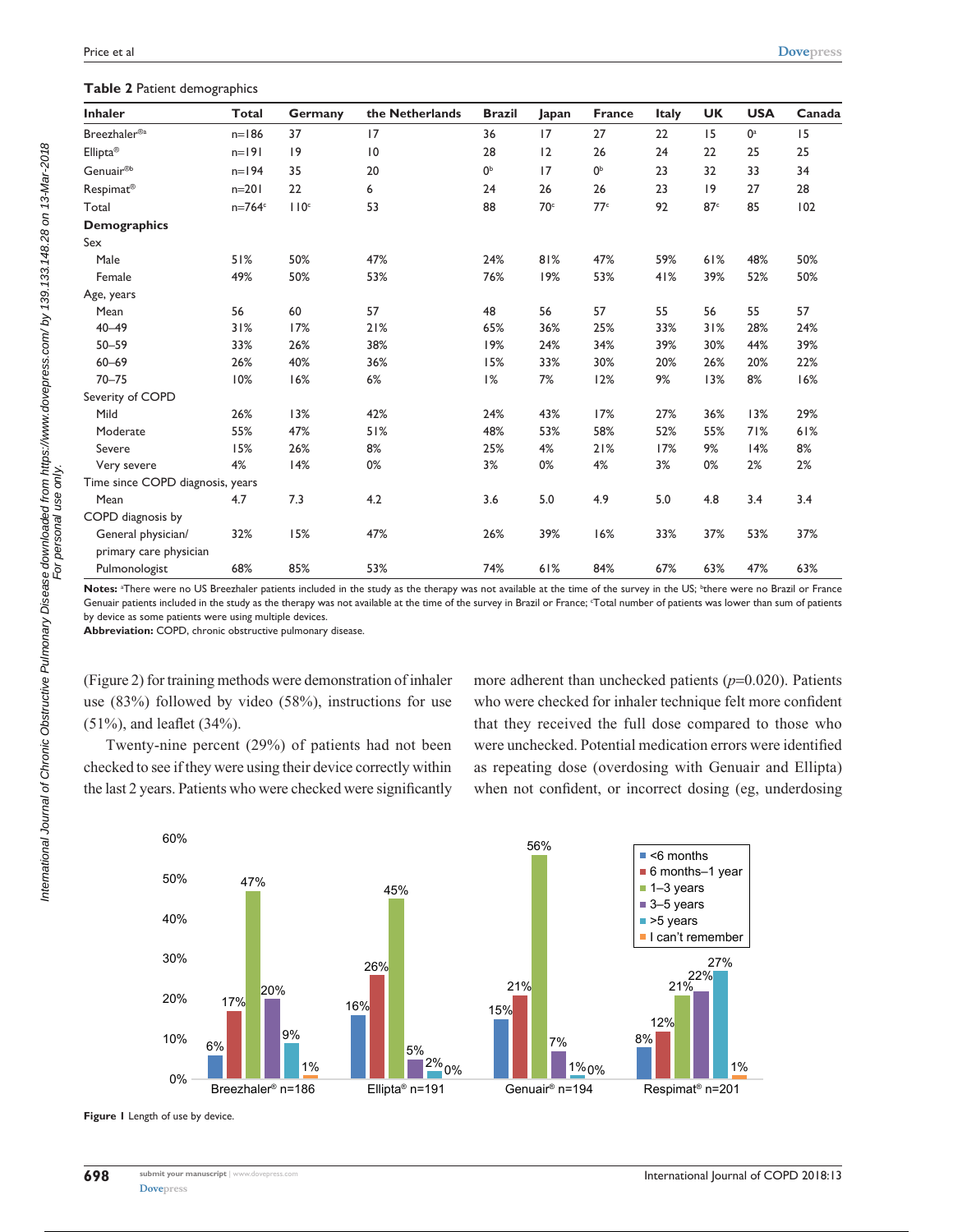#### **Table 3** Patient disease severity and age

|          |             | Age group                       |    |                                 |    |                                 |    |                                |    |  |
|----------|-------------|---------------------------------|----|---------------------------------|----|---------------------------------|----|--------------------------------|----|--|
|          |             | $40 - 49$<br>years<br>$n = 236$ |    | $50 - 59$<br>years<br>$n = 248$ |    | $60 - 69$<br>years<br>$n = 202$ |    | $70 - 75$<br>years<br>$n = 78$ |    |  |
|          |             | n                               | %  | n                               | ℅  | n                               | ℅  | n                              | %  |  |
| Severity | Mild        | 81a                             | 34 | 62                              | 25 | 39                              | 9  | 15                             | 9  |  |
|          | Moderate    | 126                             | 53 | 152 <sup>b</sup>                | 61 | 109                             | 54 | 34                             | 44 |  |
|          | Severe      | 27                              | П  | 30                              | 12 | 43 <sup>c</sup>                 | 21 | 18 <sup>d</sup>                | 23 |  |
|          | Very severe | 2                               |    | 4                               | 2  | Н                               | 5  | $  \cdot  $                    | 4  |  |

**Notes:**  ${}^{2}p=0.001$  (comparison to 60–69 years);  ${}^{b}p=0.006$  (comparison to 70–75 years); comparison to 40–49 years); <sup>c</sup>p=0.005 (comparison to 40–49 years); <sup>d</sup>p=0.011 (comparison to 40–49 years);<br><sup>en—0.001 (comparison to 40–49 and 50–59 years)</sup> *p*=0.001 (comparison to 40–49 and 50–59 years).

with Respimat). Checked patients also felt more confident that they received the full dose compared to those who were unchecked (Table 6).

Patient-reported inhaler treatment adherence in the last 30 days was highest with Breezhaler followed by Respimat, Ellipta, and Genuair (Figure 3). Patient-reported inhaler treatment adherence was significantly higher with Breezhaler (90%) versus Ellipta (65%) (*p*=0.001). Significantly more patients felt confident or very confident of having taken their full dose of medication with Breezhaler versus patients using Ellipta (*p*=0.001) or patients using Respimat (*p*=0.001) (Table 7). Ninety-three percent felt confident or very confident of having taken the full dose with Breezhaler, and this was more than any that reported for any other device (Table 7). Most patients reported being confident (34%–54%) or very confident (24%–59%) of having taken the full dose (Table 7). Of the patients who did not feel confident, more patients reported overdosing with Genuair, Ellipta, and Respimat (33.2%, 29.4%, and 21.4%, respectively). Only few patients reported overdosing using Breezhaler

#### **Table 4** Patient adherence

|            |                         | Adherent Nonadherent p-value<br>n=539<br>$n = 225$ |    |     |    |           |
|------------|-------------------------|----------------------------------------------------|----|-----|----|-----------|
|            |                         | n                                                  | ℅  | n   | ℅  |           |
| Gender     | Male                    | 276                                                | 51 | 117 | 52 | $p=0.841$ |
|            | Female                  | 263                                                | 49 | 108 | 48 |           |
| Age        | $\leq$ 65 years         | 412                                                | 76 | 189 | 84 | $p=0.020$ |
|            | $>65$ years             | 127                                                | 24 | 36  | 16 |           |
| Severity   | Mild                    | 141                                                | 26 | 56  | 25 | $p=0.711$ |
|            | Moderate                | 288                                                | 53 | 133 | 59 | $p=0.150$ |
|            | Severe                  | 86                                                 | 16 | 32  | 14 | $p=0.549$ |
|            | Very severe             | 24                                                 | 4  | 4   | 2  | $p=0.073$ |
| Time since | Newly diagnosed         | 81                                                 | 15 | 45  | 20 | $p=0.091$ |
| diagnosis  | $(\leq 12$ months)      |                                                    |    |     |    |           |
|            | Long time diagnosis 458 |                                                    | 85 | 180 | 80 |           |
|            | $(>12$ months)          |                                                    |    |     |    |           |

**Table 5** Trained and untrained patient influencers

|                |                | <b>Trained</b><br>patients<br>$n = 535$ |    | <b>Untrained</b><br>patients<br>$n = 225$ |    | p-value   |  |
|----------------|----------------|-----------------------------------------|----|-------------------------------------------|----|-----------|--|
|                |                | n                                       | ℅  | n                                         | ℅  |           |  |
| Adherence      | Compliant      | 356                                     | 67 | 181                                       | 80 | $p=0.001$ |  |
|                | Noncompliant   | 179                                     | 33 | 44                                        | 20 |           |  |
| Confidence     | Low confidence | 15                                      | 3  | 17                                        | 8  | $p=0.003$ |  |
| that full dose | Neutral        | 53                                      | 10 | 43                                        | 19 | $p=0.001$ |  |
| has been taken | Confident      | 467                                     | 87 | 165                                       | 73 | $p=0.001$ |  |
| Correct dosing | Correct dosing | 448                                     | 84 | 180                                       | 80 | $p=0.215$ |  |

(4.4%) (Table 7). The majority of patients had correct dosing of their COPD medication (Figure 4).

### **Discussion**

The REAL survey was a computer-assisted, telephonic survey in COPD patients which gathered real-world information on correct inhaler use, inhalation technique, and device attributes, as well as adherence and dosing accuracy, training, correct device use, ease of use, and factors that influence patient adherence in commercially available inhalers delivering COPD maintenance therapy via the Breezhaler, Ellipta, Genuair, and Respimat devices.

Disease severity was similar across patients utilizing different devices. Severity of disease was significantly different with respect to age; older patients were more likely to have greater disease severity. Patients with mild disease were primarily younger, while those with severe to very severe disease were predominately older.

Patient-reported inhaler treatment adherence in the last 30 days was highest with Breezhaler followed by Respimat, Ellipta, and Genuair. Adherence was lower in younger patients compared to older patients. This may be due to milder disease severity in younger patients. Patients with milder disease may not see the need to regularly take their prescribed medication as they may believe that their symptoms are not serious or their condition is controlled. Gender, disease severity, or time since diagnosis did not influence adherence. Patient-reported inhaler treatment adherence was highest with Breezhaler followed by Respimat, Ellipta, and Genuair.

Training is integral to effective device use and subsequent disease control. Misuse of inhalers has been linked to poor disease control.17 COPD guidelines recommend that inhaler training should be continually assessed at subsequent clinic visits. Where necessary, retraining should be provided.16 The benefits of training were demonstrated in this study, where training with a demonstration was common among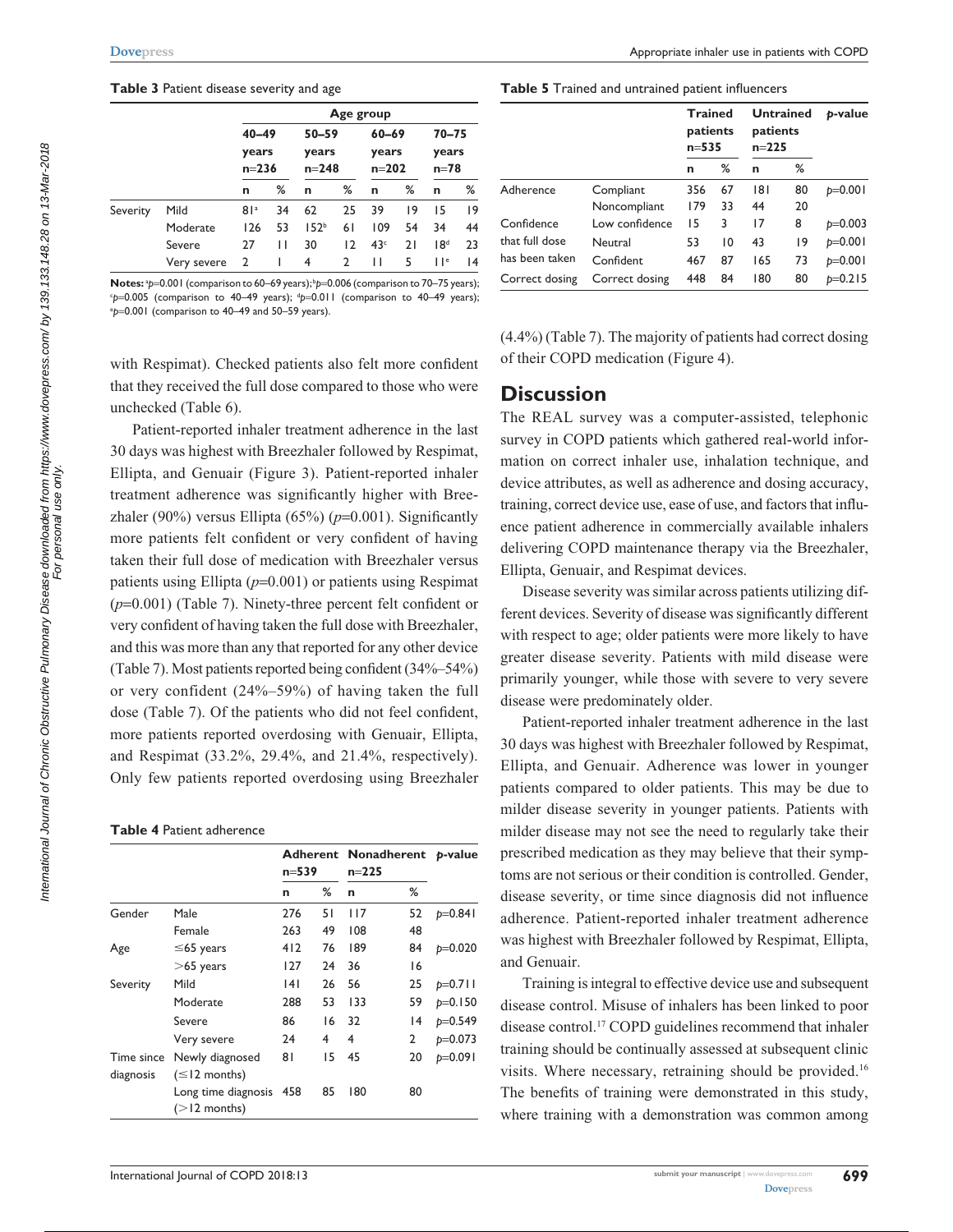

**Figure 2** Patient preferences for using different training methods. **Abbreviation:** IFU, instructions for use.

adherent patients. These patients were more often trained by a pulmonologist. General practitioners who diagnose the patient were more likely to delegate training to pulmonologists, pharmacists, and nurses. Gender, age, disease severity, or time since diagnosis were not factors that influenced correct dosing. However, trained patients were more confident that the correct dose was taken. When patients did not feel confident of having received the full dose, they reported having inhaled another dose at the same time or at a later time (overdosing). The majority of patients were more confident of having taken their full dose of medication with Breezhaler versus Ellipta, Genuair, or Respimat. Patients who were checked for correct device usage were more adherent than unchecked patients. These checked patients also felt more confident that they received the full dose. Evidence suggests that patients prefer inhalers that provide feedback on dose administration and find such devices easy to use (patients are more likely to adhere to the prescribed treatment when they use such an inhaler).<sup>17</sup> Adherent patients were more compliant when their inhaler technique was checked compared to unchecked patients. Inhaler use has been frequently

**Table 6** Adherence and optimal inhaler use in checked and unchecked patients

|                |                | <b>Checked</b><br>patients<br>$n = 524$ |                 | <b>Unchecked</b><br>patients<br>$n = 240$ |    | b-value   |  |
|----------------|----------------|-----------------------------------------|-----------------|-------------------------------------------|----|-----------|--|
|                |                | n                                       | ℅               | n                                         | ℅  |           |  |
| Adherence      | Compliant      | 383                                     | 73              | 156                                       | 65 | $p=0.020$ |  |
|                | Noncompliant   | 4                                       | 27              | 84                                        | 35 |           |  |
| Confidence     | Low confidence | 18                                      | 3               | 14                                        | 6  | $p=0.123$ |  |
| that full dose | Neutral        | 50                                      | $\overline{10}$ | 46                                        | 19 | $p=0.001$ |  |
| has been taken | Confident      | 456                                     | 87              | 180                                       | 75 | $p=0.001$ |  |
| Correct dosing | Correct dosing | 426                                     | 81              | 205                                       | 85 | $p=0.165$ |  |

**700**

reported as suboptimal.19 Drivers of adherence are paramount to COPD disease management. Inhalers are the key route of administration. Checking of inhaler use contributes toward optimal and correct inhaler use.

HCPs should be aware of predictive factors for patient adherence including patient age. Younger patients are significantly less compliant with milder disease severity. Patients should be trained to use their inhalers correctly by HCPs using effective training methods so as to achieve the full benefit of inhaled therapy. Correct inhaler technique should be assessed at subsequent follow-ups. HCPs should be aware that individual device attributes may influence patient adherence and confidence of dosage. Many patients with COPD achieve incomplete benefit from their treatment, due to inadequate device training or incorrect inhaler technique. Inhaler overuse and underuse are the most common forms of nonadherence. Overall, this leads to inhaler use errors and may negatively impact treatment adherence. This survey shows low incidence of training or monitoring (by HCPs) for correct inhaler use.

Devices that provide low confidence of having inhaled the full dose may result in underuse or overuse of medication, which may also impact efficacy and/or safety outcomes in patients. Thus, there is a need for enhancing the HCP–patient interaction through effective training programs. Considering that patients with COPD self-administer their medication, these insights should be considered for successful management of COPD.

Limitations of the survey were that measures of patient adherence were based on patient report. Additionally, there may have been possible selection bias and recall bias. The survey was also not a randomized trial and reflected realworld experience.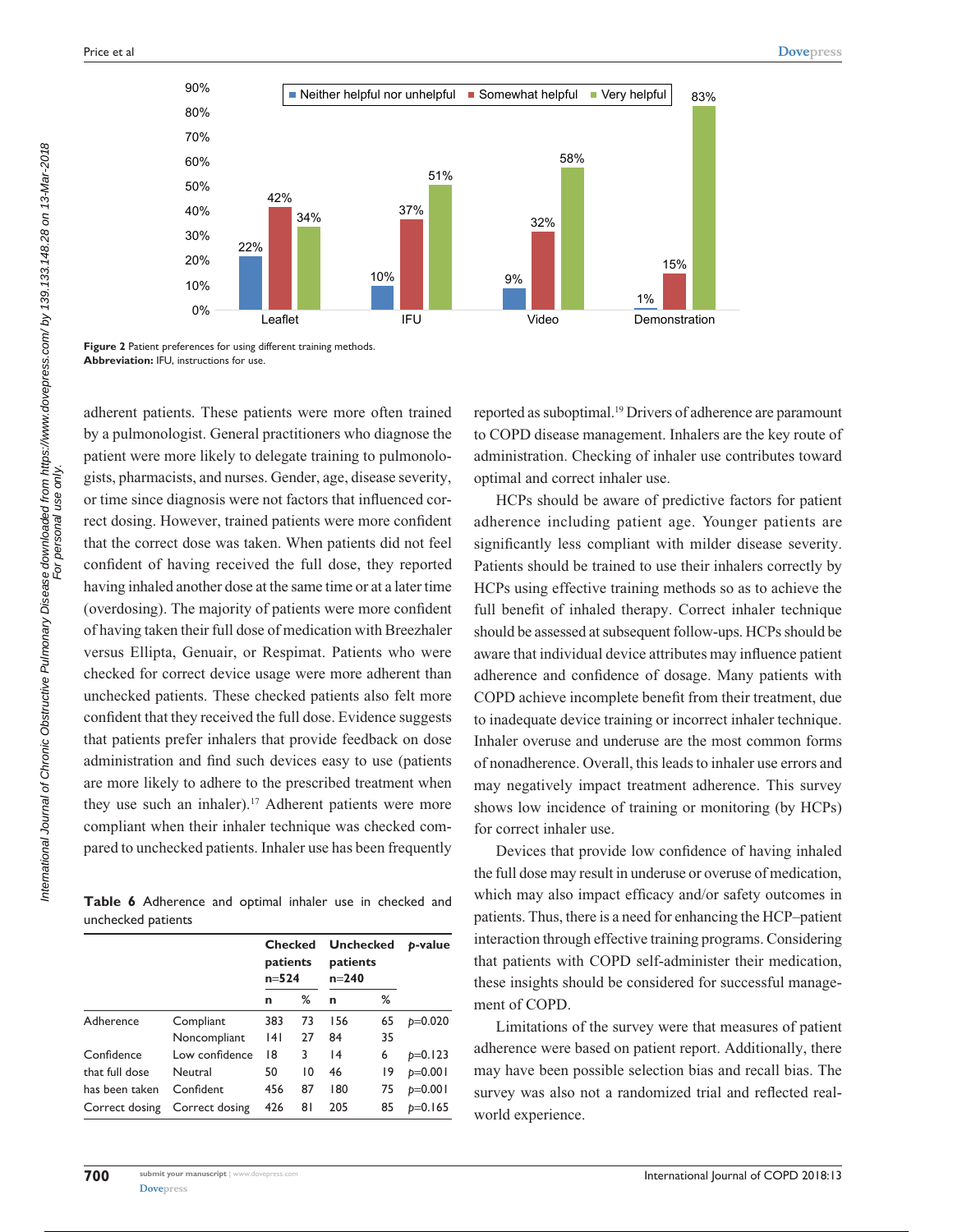

**Figure 3** Self-reported adherence with COPD medication in last 30 days. **Abbreviation:** COPD, chronic obstructive pulmonary disease.

#### **Table 7** Patient-reported confidence of taking full and self-reported correct dose

| <b>Parameter</b>                                               | $B$ reezhaler <sup>®</sup> | Ellipta <sup>®</sup> | Genuair® | <b>Respimat<sup>®</sup></b> |
|----------------------------------------------------------------|----------------------------|----------------------|----------|-----------------------------|
| Confident or very confident of having taken the full dose      | 93%                        | 80%                  | 84%      | 76%                         |
| "When you think you feel you have not had a full dose, what    | 4%                         | 25%                  | 33%      | 15%                         |
| do you typically do? - I inhale another dose at the same time" |                            |                      |          |                             |
| Patients taking correct dose <sup>a</sup>                      | 97%                        | 93%                  | 91%      | 50%                         |

Notes: <sup>a</sup>Correct dose for Breezhaler and Ellipta represents one puff per dose each day; for Genuair, one puff per dose twice a day; for Respimat, two puffs per dose each day.



**Figure 4** Proportion of device correct dosing.

### **Conclusion**

The results presented are of significant importance as device attributes that lead to confidence of full dose received may improve treatment adherence by reducing the risk of overdosing or underdosing drug administration in patients. Further investigation into the factors of medication errors is still required. Inhalers play a crucial role in the effective management of patients with COPD; it is therefore important that patients have full confidence in the use of their inhaler.

# **Acknowledgment**

The authors thank Clarice Field (PhD) and Paul McKiernan (PhD) of Novartis for providing medical writing support,

which was funded by Novartis AG, Basel, Switzerland, in accordance with Good Publication Practice (GPP3) guidelines ([http://www.ismpp.org/gpp3\)](http://www.ismpp.org/gpp3). Pankaj Goyal and Joao Mendes, Novartis Pharma AG, Basel, contributed to the design and conceptualization of study. The survey was designed by PDD, London, United Kingdom, and GfK Switzerland AG, Basel, Switzerland. The survey was conducted by GfK Switzerland AG, Basel, Switzerland, and sponsored by Novartis Pharma AG, Basel, Switzerland.

## **Disclosure**

DLK, VB, and FSG are all employees of Novartis and have received no other funding. MG and SW are employees of